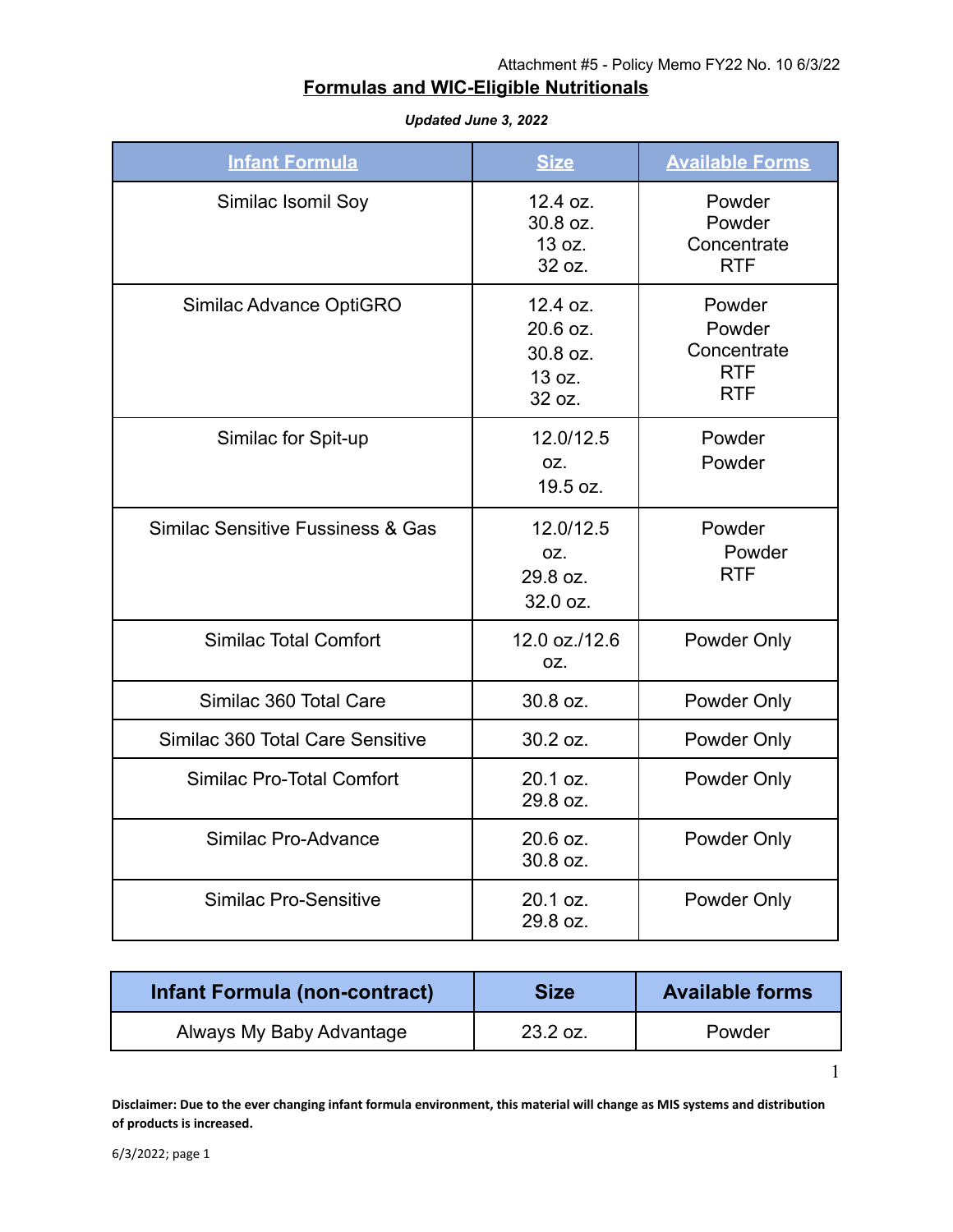| <b>Always My Baby Gentle</b>                       | 21.5 oz.                         | Powder                     |
|----------------------------------------------------|----------------------------------|----------------------------|
| Always My Baby Infant                              | 22.2 oz.                         | Powder                     |
| Always My Baby Sensitivity Milk Based<br>with Iron | 22.5 oz.                         | Powder                     |
| <b>Comforts Advantage Milk Based Infant</b>        | 23.2 oz.<br>35.0 oz.             | Powder<br>Powder           |
| <b>Comforts Gentle</b>                             | 21.5 oz.                         | Powder                     |
| <b>Comforts Infant</b>                             | 22.2 oz.<br>35.0 oz.             | Powder<br>Powder           |
| <b>Comforts Sensitivity</b>                        | 22.5 oz.<br>33.2 oz.             | Powder<br>Powder           |
| <b>Enfamil AR</b>                                  | 12.9 oz.<br>19.5 oz.<br>27.4 oz. | Powder<br>Powder<br>Powder |
| <b>Enfamil Enspire</b>                             | 20.5 oz.<br>27.4 oz.             | Powder<br>Powder           |
| <b>Enfamil Enspire Gentlease</b>                   | 19.5 oz.                         | Powder                     |
| <b>Enfamil Gentlease</b>                           | 12.4 oz.<br>19.9 oz.<br>27.7 oz. | Powder<br>Powder<br>Powder |
| <b>Enfamil Infant</b>                              | 12.5 oz.<br>21.1 oz.<br>29.4 oz. | Powder<br>Powder<br>Powder |
| <b>Enfamil NeuroPro Gentlease</b>                  | 19.5 oz.<br>20.0 oz.<br>27.4 oz. | Powder<br>Powder<br>Powder |
| <b>Enfamil NeuroPro Infant Powder</b>              | 20.7 oz.<br>28.3 oz.             | Powder<br>Powder           |

| Infant Formula (non-contract) | <b>Size</b> | <b>Available forms</b> |
|-------------------------------|-------------|------------------------|
| <b>Enfamil Reguline</b>       | $12.4$ oz.  | Powder                 |

**Disclaimer: Due to the ever changing infant formula environment, this material will change as MIS systems and distribution of products is increased.**

2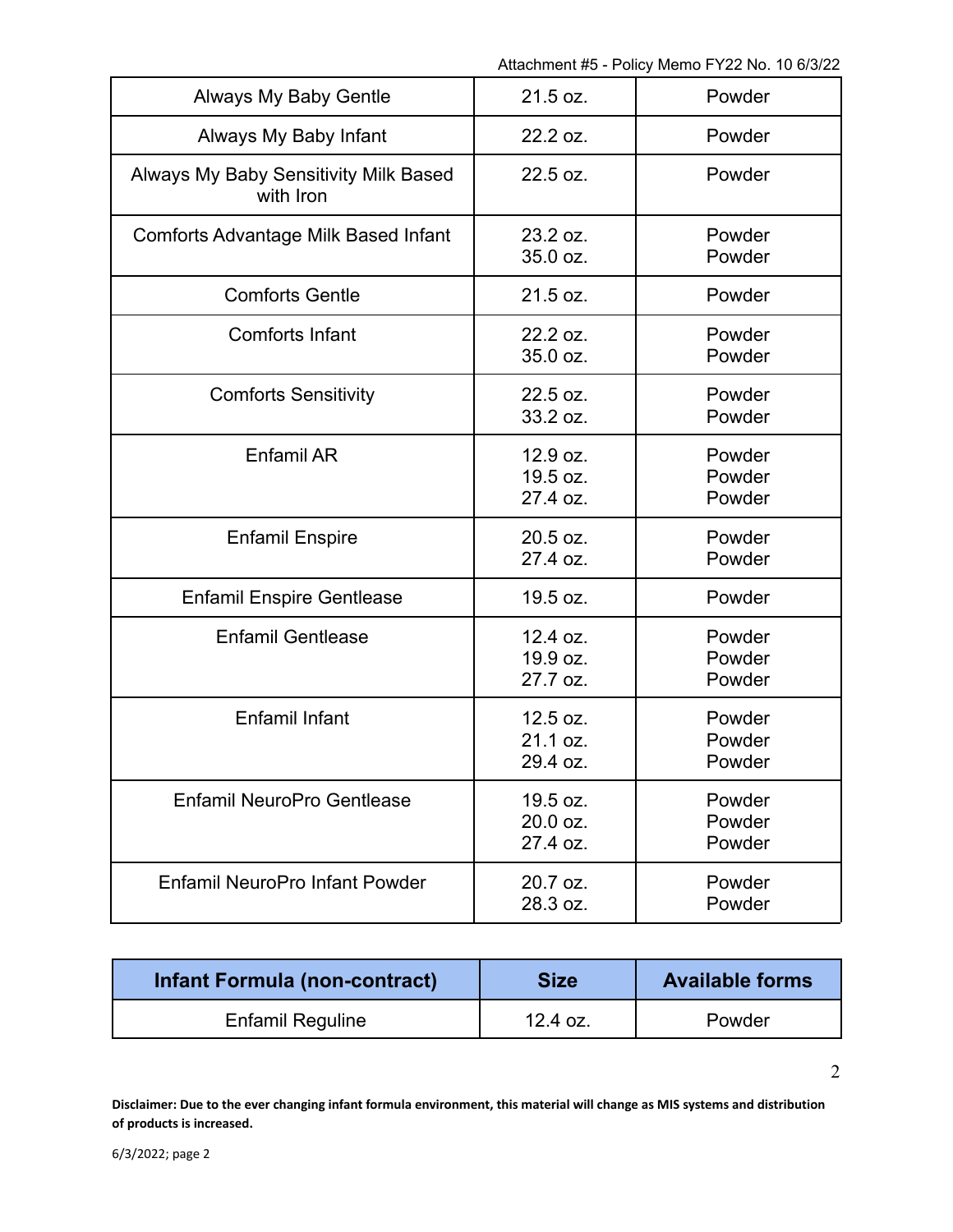| 19.5 oz. | Powder |
|----------|--------|
| 19.5 oz  | Powder |
| 12.7 oz. | Powder |
| 20.0 oz. | Powder |
| 32.0 oz. | Powder |
| 12.4 oz. | Powder |
| 19.4 oz. | Powder |
| 30.6 oz. | Powder |
| 12.7 oz. | Powder |
| 28.2 oz. | Powder |
| 12.4 oz. | Powder |
| 23.2 oz. | Powder |
| 35.0 oz. | Powder |
| 21.5 oz. | Powder |
| 32.2 oz. | Powder |
| 22.5 oz. | Powder |
| 29.8 oz. | Powder |
| 12.0 oz  | Powder |
| 21.5 oz. | Powder |
| 34.0 oz. | Powder |
| 12.5 oz. | Powder |
| 22.0 oz. | Powder |
| 35.0 oz. | Powder |
| 12.0 oz. | Powder |
| 22.5 oz. | powder |
| 34.0 oz. | powder |
| 32.0 oz. | powder |
|          |        |

| Infant Formula (non-contract)      | <b>Size</b>                      | <b>Available forms</b>     |
|------------------------------------|----------------------------------|----------------------------|
| <b>Tippy Toes Advantage Infant</b> | 23.2 oz.<br>34.0 oz.<br>35.0 oz. | Powder<br>Powder<br>Powder |

**Disclaimer: Due to the ever changing infant formula environment, this material will change as MIS systems and distribution of products is increased.**

3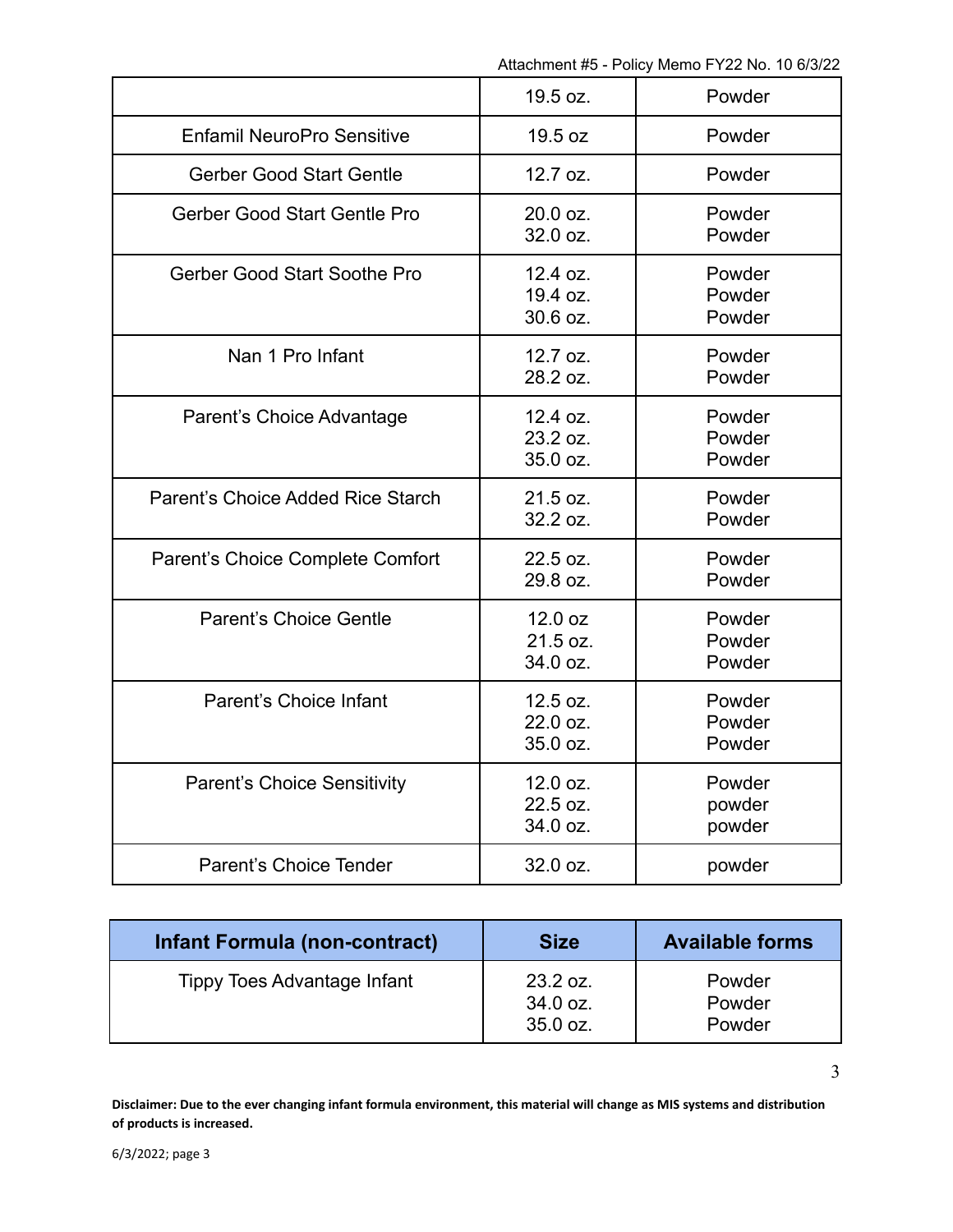4

| Tippy Toes Gentle Milk Based with Iron | 21.5 oz.<br>33.2 oz  | Powder<br>Powder |
|----------------------------------------|----------------------|------------------|
| <b>Tippy Toes Infant</b>               | 22.2 oz.<br>35.0 oz. | Powder<br>Powder |
| <b>Tippy Toes Sensitivity</b>          | 22.5 oz.<br>33.2 oz. | Powder<br>Powder |

| <b>Infant Formula (non-contract)</b> | <b>Size</b>          | <b>Available forms</b> |
|--------------------------------------|----------------------|------------------------|
| <b>Parents Choice Soy</b>            | 22 oz.               | Powder                 |
| <b>Tippy Toes Soy</b>                | 22 oz.               | Powder                 |
| <b>Comforts Soy</b>                  | 22 oz.               | Powder                 |
| Always My Baby Soy                   | 22 oz.               | Powder                 |
| <b>Enfamil Prosobee</b>              | 12.9 oz.<br>20.9 oz. | Powder<br>Powder       |
| Gerber GoodStart Gentle Soy          | 12.9 oz.<br>20.9 oz. | Powder<br>Powder       |

| <b>Exempt Formula (Infant)</b>                                                                    | <b>Size</b>        | <b>Available Forms</b> |
|---------------------------------------------------------------------------------------------------|--------------------|------------------------|
| <b>CAP Alfamino</b>                                                                               | 14.1 oz.           | Powder                 |
| <b>BOTH Alimentum</b>                                                                             | 12.1 oz.<br>32 oz. | Powder<br><b>RTF</b>   |
| <b>CAP Calcilo XD</b>                                                                             | 13.2 oz.           | Powder                 |
| <b>Retail Only Comforts Hypoallergenic</b><br>(included in Perigo Store Brand<br>Hypoallergenics) | 12.6 oz.           | Powder                 |
| <b>CAP Duocal</b>                                                                                 | 14.0 oz.           | Powder                 |
| <b>CAP EleCare DHA/ARA</b>                                                                        | 14.1 oz.           | Powder                 |
| CAP Elecare Jr -<br>Unflavored/Vanilla/Chocolate                                                  | 14.1 oz.           | Powder                 |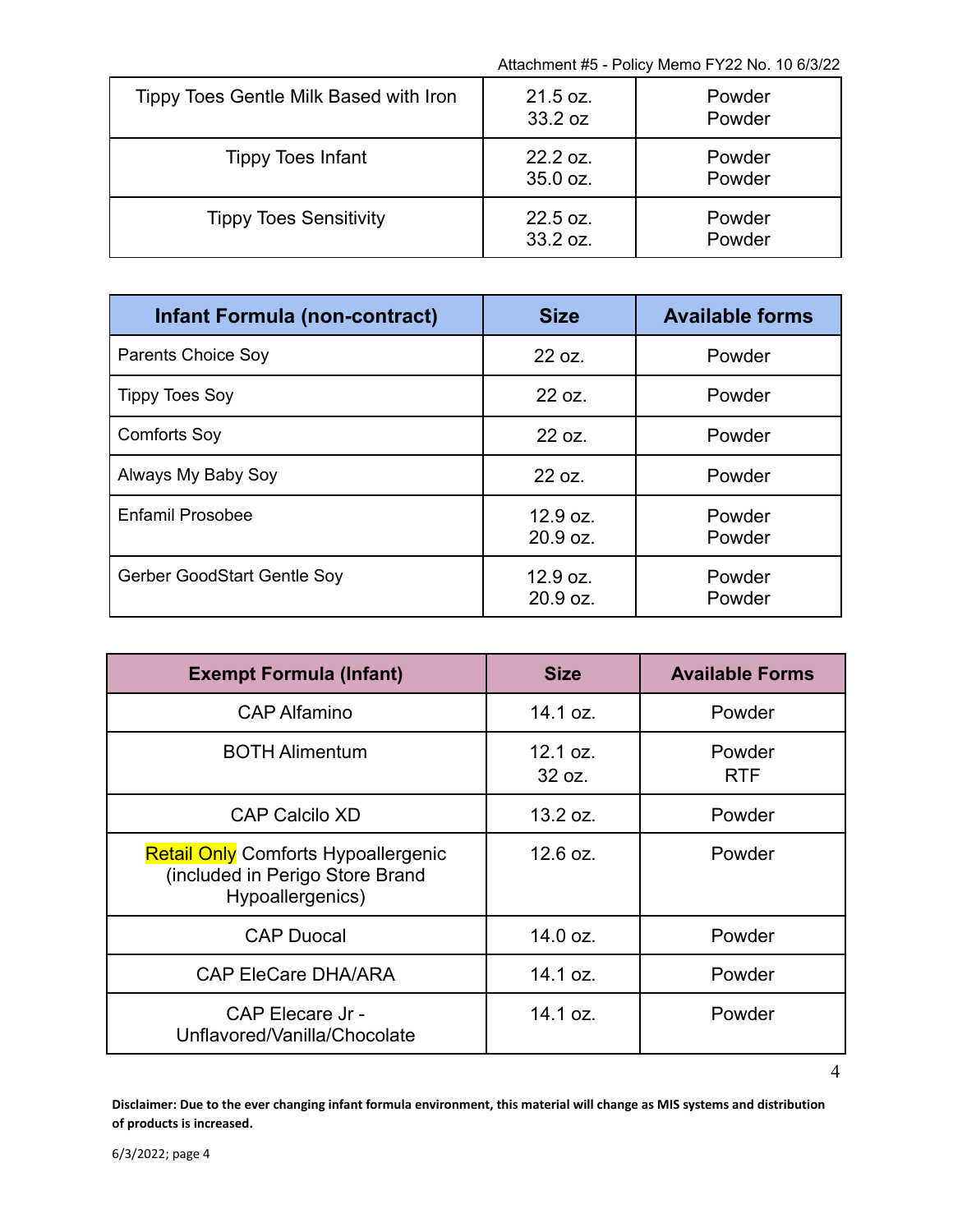| <b>BOTH - Enfamil EnfaCare NeuroPro</b>        | 13.6 oz.              | Powder     |
|------------------------------------------------|-----------------------|------------|
| <b>CAP Enfamil EnfaCare</b><br><b>NeuroPro</b> | 2 oz.                 | <b>RTF</b> |
| <b>CAP Enfamil 24 Cal</b>                      | 2 oz.                 | <b>RTF</b> |
| <b>CAP Enfamil Human Milk Fortifier</b>        | 0.025 oz. (0.71<br>g) | Powder     |
| <b>CAP Enfamil Premature 20 Cal</b>            | 2 oz.                 | <b>RTF</b> |

| <b>Exempt Formula (Infant)</b>             | <b>Size</b>                              | <b>Available Forms</b>                        |
|--------------------------------------------|------------------------------------------|-----------------------------------------------|
| <b>CAP Enfamil Premature 24 Cal</b>        | 2 oz.                                    | <b>RTF</b>                                    |
| <b>CAP Enfamil Premature 30 Cal</b>        | 2 oz.                                    | <b>RTF</b>                                    |
| <b>CAP Enfaport</b>                        | 6 oz.                                    | <b>RTF</b>                                    |
| <b>CAP Fortini</b>                         | 4 oz.                                    | <b>RTF</b>                                    |
| <b>BOTH Gerber Good Start Extensive HA</b> | 14.1 oz.                                 | Powder                                        |
| CAP IVA Anamix Early Years                 | 14.1 oz.                                 | Powder                                        |
| <b>CAP MCT Oil</b>                         | 1 Qt.                                    | <b>RTF</b>                                    |
| <b>CAP Monogen</b>                         | 14.1 oz. (400 g)                         | Powder                                        |
| <b>CAP Neocate DHA &amp; ARA</b>           | 14.1 oz.                                 | Powder                                        |
| <b>CAP Neocate Nutra - Unflavored</b>      | 14.1 oz.                                 | Powder                                        |
| <b>CAP Neocate Syneo Infant</b>            | 14.1 oz.                                 | Powder                                        |
| <b>BOTH - NeoSure</b>                      | 13.1 oz.<br>32 oz.                       | Powder<br><b>RTF</b>                          |
| <b>CAP NeoSure</b>                         | 2 oz.                                    | <b>RTF</b>                                    |
| <b>BOTH Nutramigen</b>                     | 13 oz.<br>19.8 oz.<br>27.9 oz.<br>32 oz. | Concentrate<br>Powder<br>Powder<br><b>RTF</b> |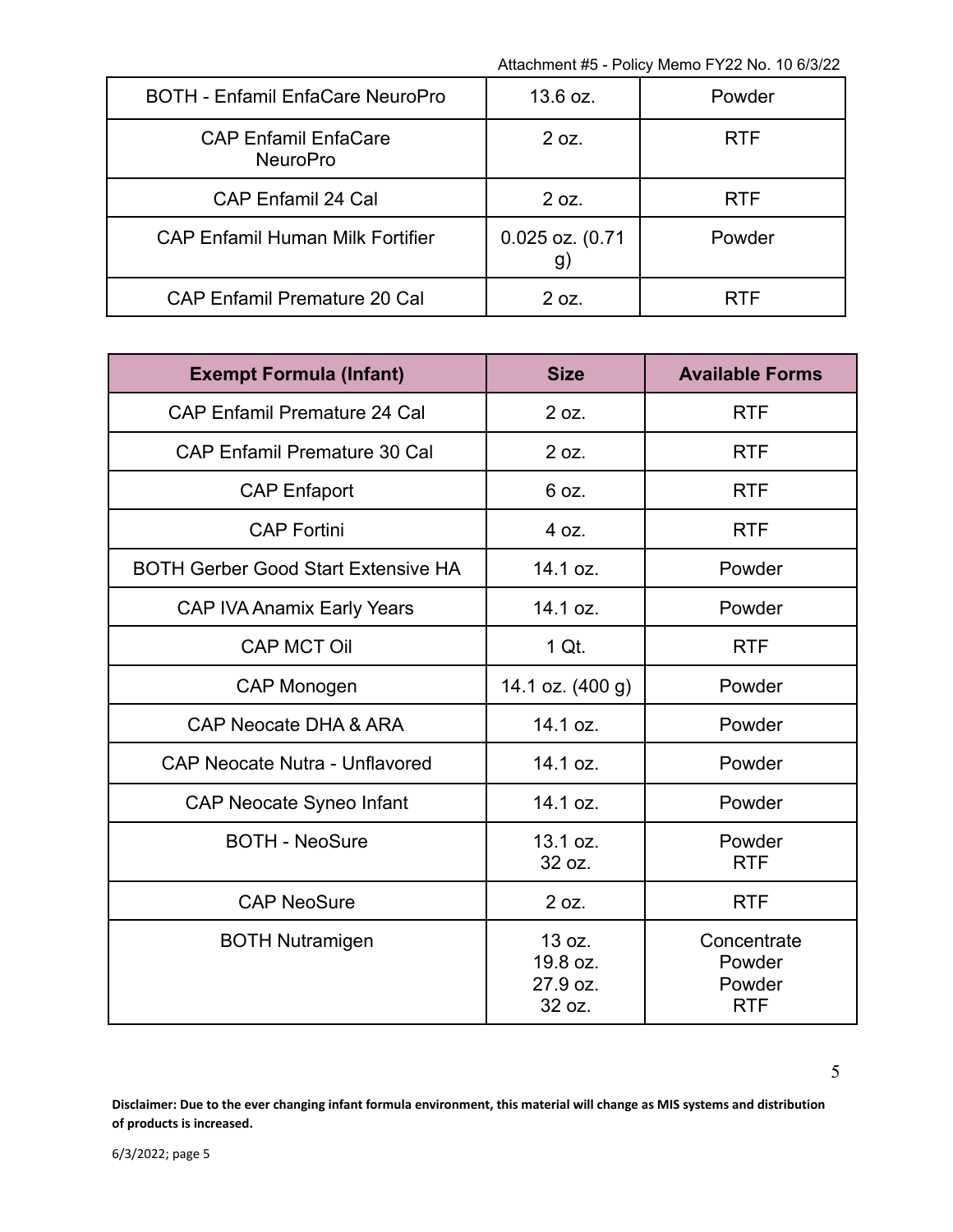| <b>BOTH Nutramigen Enflora LGG</b>                                                                       | 12.6 oz.<br>19.8 oz.<br>27.8 oz.   | Powder<br>Powder<br>Powder |
|----------------------------------------------------------------------------------------------------------|------------------------------------|----------------------------|
| <b>CAP Nutramigen Enflora Toddler</b>                                                                    | 12.6 oz.                           | Powder                     |
| <b>Retail Only Parent's Choice Hypoallergenic</b><br>(included in Perigo Store Brand<br>Hypoallergenics) | $12,6$ oz.<br>19.8 oz.<br>27.8 oz. | Powder<br>Powder<br>Powder |
| CAP PediaSure Grow & Gain Banana<br>Cream, Chocolate, Strawberry, Vanilla                                | 8 oz.                              | <b>RTF</b>                 |

| <b>Exempt Formula (Infant)</b>           | <b>Size</b>          | <b>Available Forms</b> |
|------------------------------------------|----------------------|------------------------|
| <b>CAP Periflex Early Years</b>          | 14.1 oz.             | Powder                 |
| <b>CAP Phenyl-Free 1</b>                 | 16 oz. (1 lb.)       | Powder                 |
| <b>BOTH Pregestimil</b>                  | 16 oz.               | Powder                 |
| CAP Pregestimil 20 cal                   | 2 oz.                | <b>RTF</b>             |
| CAP Pregestimil 24 cal                   | 2 oz.                | <b>RTF</b>             |
| CAP Pregestimil 24 cal                   | 2 oz.                | <b>RTF</b>             |
| <b>CAP Pro-Phree</b>                     | 14.1 oz.             | Powder                 |
| <b>CAP PurAmino Infant</b>               | 14.1 oz.             | Powder                 |
| CAP Ross Carbohydrate Free (RCF)         | 13 oz.               | Concentrate            |
| <b>CAP Similac Human Milk Fortifier</b>  | $0.03$ oz. $(0.9 g)$ | Powder                 |
| CAP Lamehadrin****                       | 24.7 oz.             | Powder                 |
| CAP Similac PM 60/40                     | 14.1 oz.             | Powder                 |
| CAP Similac Special Care 24 High Protein | 2 oz.                | <b>RTF</b>             |
| CAP Similac Special Care 20 Cal          | 2 oz.                | <b>RTF</b>             |
| CAP Similac Special Care 24 Cal          | 2 oz.                | <b>RTF</b>             |
| CAP Similac Special Care 30 Cal          | 2 oz.                | <b>RTF</b>             |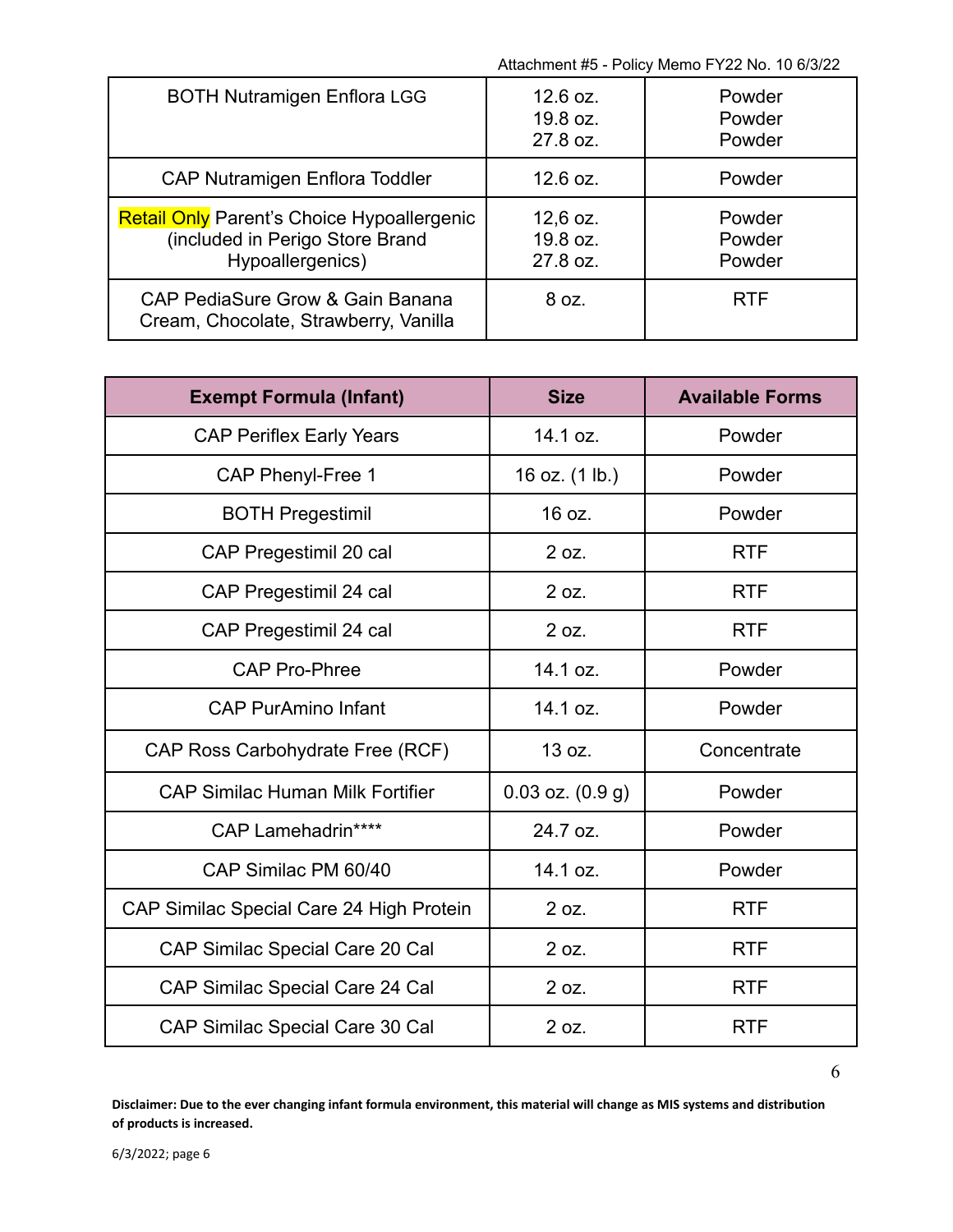| CAP Similac 24 Cal                                                                                  | 2 oz.    | RTF    |
|-----------------------------------------------------------------------------------------------------|----------|--------|
| <b>Retail Only Tippy Toes Hypoallergenic</b><br>(included in Perigo Store Brand<br>Hypoallergenics) | 12.6 oz. | Powder |

\*\*\*\* Must work with the State Agency for issuance.

| <b>WIC-Eligible Nutritional</b><br>(Women/Children)                                               | <b>Size</b>     | <b>Available Forms</b> |
|---------------------------------------------------------------------------------------------------|-----------------|------------------------|
| <b>CAP Alfamino Jr</b>                                                                            | 14.1 oz.        | Powder                 |
| <b>CAP Beneprotein</b>                                                                            | 7 g. (0.25 oz.) | Powder                 |
| CAP Boost - Strawberry, Very Vanilla                                                              | 8 oz.           | <b>RTF</b>             |
| CAP Boost Breeze - Peach, Orange, or Wild<br><b>Berry</b>                                         | 8 oz.           | <b>RTF</b>             |
| CAP Boost High Protein - Vanilla                                                                  | 8 oz.           | <b>RTF</b>             |
| CAP Boost Kid Essentials 1.0 - Chocolate,<br>Strawberry, Vanilla                                  | 8 oz.           | <b>RTF</b>             |
| CAP Boost Kid Essentials 1.5 Chocolate,<br>Strawberry, Vanilla                                    | 8 oz.           | <b>RTF</b>             |
| CAP Boost Kid Essentials 1.5 with Fiber -<br>Chocolate, Strawberry, Vanilla                       | 8 oz.           | <b>RTF</b>             |
| CAP Boost Very High Calorie - Vanilla                                                             | 8 oz.           | <b>RTF</b>             |
| <b>CAP Bright Beginnings Soy Pediatric Drink</b>                                                  | 8 oz.           | <b>RTF</b>             |
| <b>CAP Carnation Breakfast Essentials -</b><br>Chocolate, Vanilla                                 | 8 oz.           | <b>RTF</b>             |
| <b>Retail Only Comforts Hypoallergenic</b><br>(included in Perigo Store Brand<br>Hypoallergenics) | 12.6 oz.        | Powder                 |
| <b>CAP Compleat Pediatric</b>                                                                     | 8.45 oz.        | <b>RTF</b>             |
| CAP Compleat Pediatric Organic Blend -<br>Chicken                                                 | 10.1 oz.        | <b>RTF</b>             |
| CAP Compleat Pediatric Organic Blend -                                                            | 10.1 oz.        | <b>RTF</b>             |

7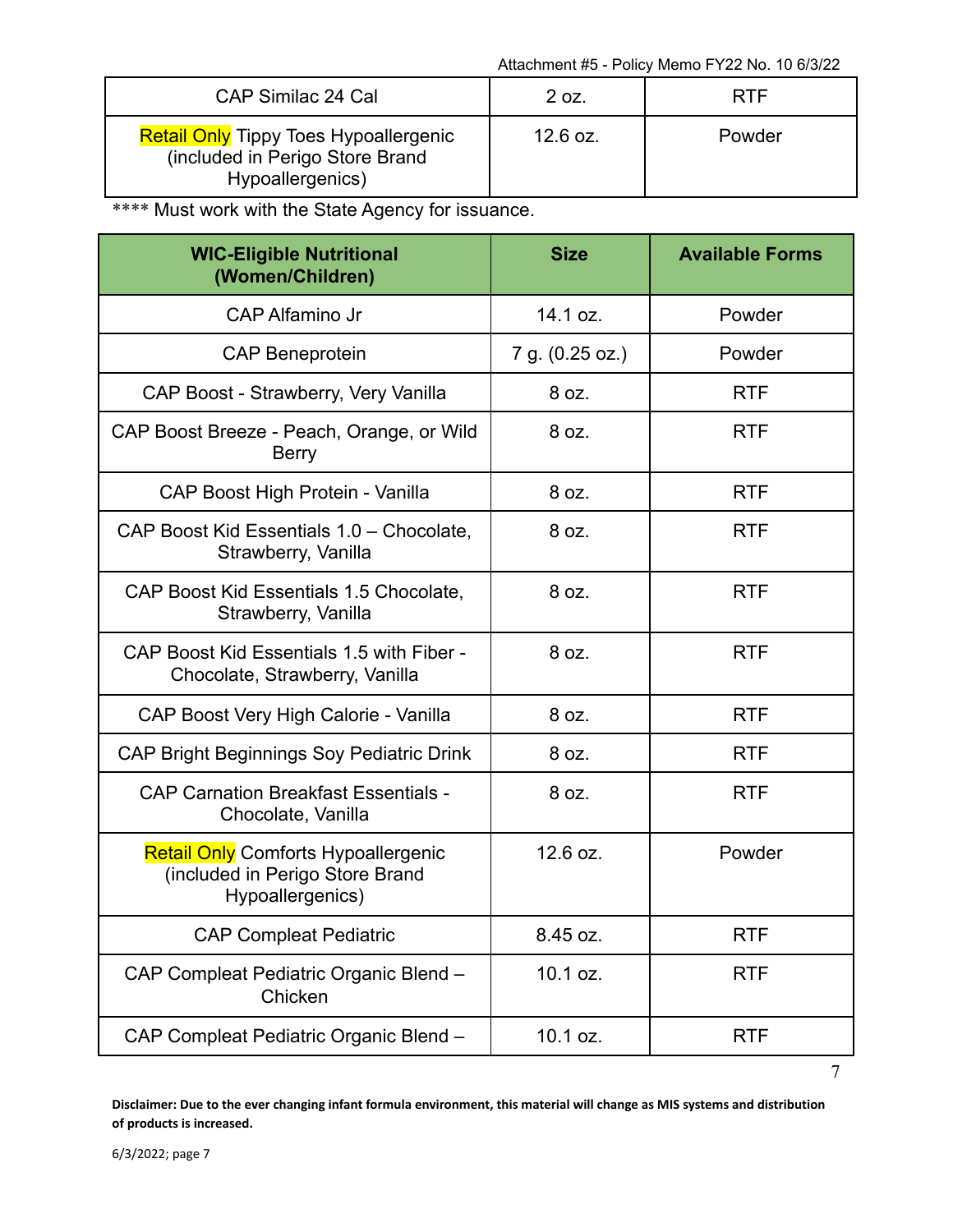| <b>Plant Based</b>                                             |                    |            |
|----------------------------------------------------------------|--------------------|------------|
| <b>CAP Compleat Pediatrics Reduced</b><br>Calorie - Unflavored | $8.45 \text{ oz.}$ | <b>RTF</b> |
| <b>CAP Duocal</b>                                              | 14.0 oz.           | Powder     |
| <b>CAP Ensure- Butter Pecan, Chocolate</b>                     | 8 oz.              | <b>RTF</b> |
| CAP Ensure Clear - Apple, Mixed Berry                          | 8 oz.              | <b>RTF</b> |

| <b>WIC-Eligible Nutritional</b><br>(Women/Children) | <b>Size</b>               | <b>Available Forms</b> |
|-----------------------------------------------------|---------------------------|------------------------|
| CAP Ensure High Protein - Chocolate,<br>Vanilla     | 8 oz.                     | <b>RTF</b>             |
| CAP Ensure Plus - Vanilla, Strawberry               | 8 oz.                     | <b>RTF</b>             |
| CAP Glucerna 1.0 with Fiber - Vanilla               | 8 oz.                     | <b>RTF</b>             |
| CAP Glucerna 1.2 - Vanilla                          | 8 oz.                     | <b>RTF</b>             |
| CAP Glutarade Jr (GA-1)                             | 14.1 oz.                  | Powder                 |
| <b>CAP IVA Anamix Next</b>                          | 14.1 oz. (400 g)          | Powder                 |
| CAP I-Valex-1                                       | 14.1 oz.                  | Powder                 |
| CAP I-Valex-2                                       | 14.1 oz.                  | Powder                 |
| CAP Jevity 1 Cal with Fiber                         | 8 oz.                     | <b>RTF</b>             |
| CAP Kate Farms Pediatric Peptide 1.5 -<br>Vanilla   | 8.45 oz.                  | <b>RTF</b>             |
| CAP Kate Farms Pediatric Peptide 1.0 -<br>Vanilla   | 8.45 oz.                  | <b>RTF</b>             |
| CAP Ketocal 3:1                                     | 300 <sub>g</sub>          | Powder                 |
| CAP Ketocal 4:1 Vanilla                             | 300 <sub>q</sub><br>8 oz. | Powder<br><b>RTF</b>   |
| CAP Ketovie 4:1 Vanilla                             | 8.5 oz.                   | <b>RTF</b>             |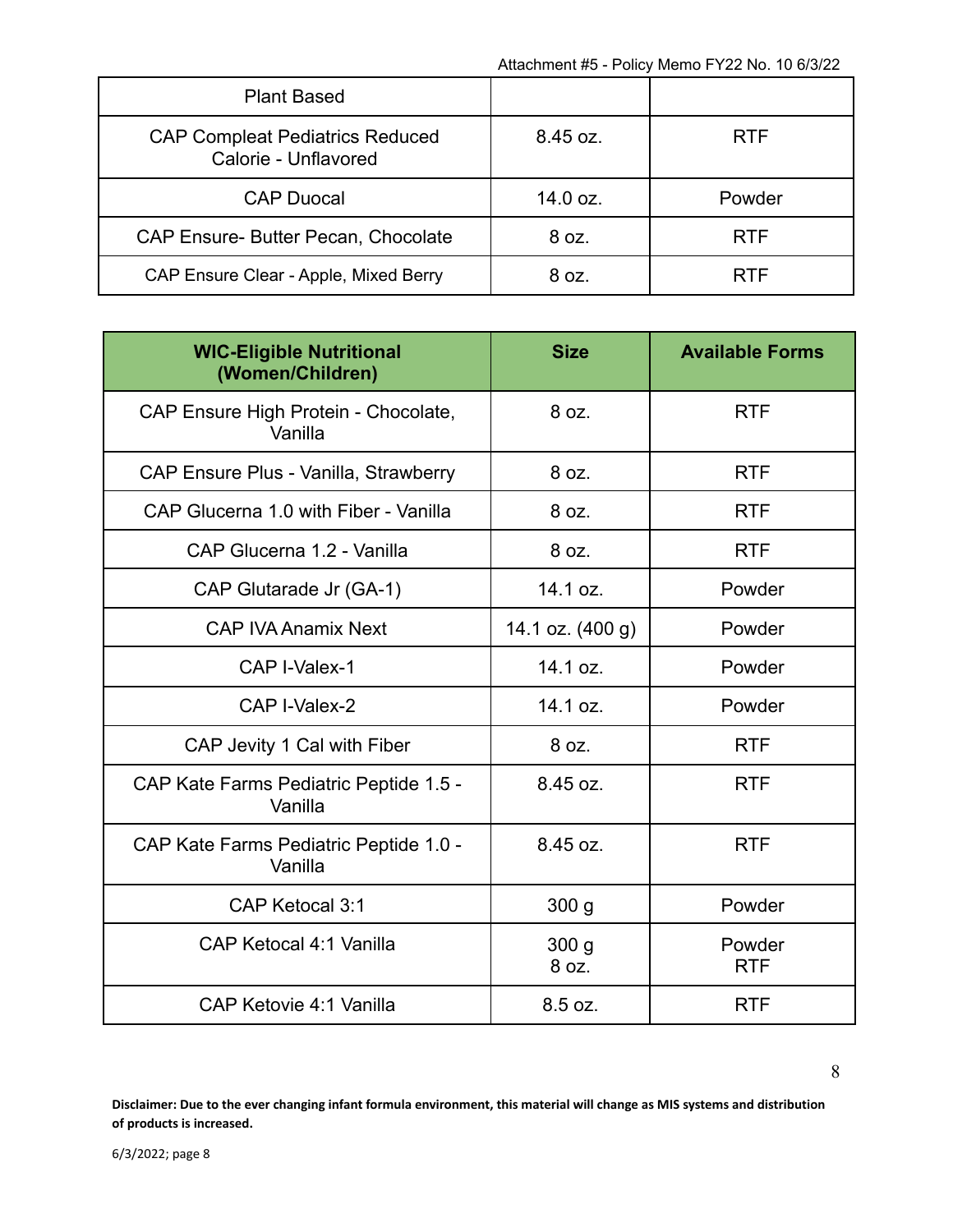| <b>CAP Lipistart</b>                                          | 14.11 oz         | Powder     |
|---------------------------------------------------------------|------------------|------------|
| <b>CAP MCT Oil</b>                                            | 1 Qt.            | <b>RTF</b> |
| CAP MCT Pro-Cal                                               | 16 <sub>g</sub>  | Powder     |
| CAP Monogen                                                   | 14.1 oz. (400 g) | Powder     |
| CAP Neocate Splash Grape, Orange<br>Pineapple, Tropical Fruit | 8 oz.            | <b>RTF</b> |
| CAP Neocate Junior - Tropical Fruit,<br>Unflavored            | 14.1 oz.         | Powder     |

| <b>WIC-Eligible Nutritional</b><br>(Women/Children)                                               | <b>Size</b>                        | <b>Available Forms</b>     |
|---------------------------------------------------------------------------------------------------|------------------------------------|----------------------------|
| <b>CAP Neocate Junior with Prebiotics -</b><br>Strawberry, Tropical Fruit, Vanilla, Unflavored    | 14.1 oz.                           | Powder                     |
| <b>CAP Neocate Nutra</b>                                                                          | 14.1 oz.                           | Powder                     |
| <b>CAP Nourish Original - Unflavored</b>                                                          | 12 oz.                             | <b>RTF</b>                 |
| CAP Nutren 1.5                                                                                    | 8.45 oz.                           | <b>RTF</b>                 |
| <b>CAP Nutren Junior - Vanilla</b>                                                                | 8.45 oz.                           | <b>RTF</b>                 |
| CAP Nutren Jr. with Fiber - Vanilla                                                               | 8.45 oz.                           | <b>RTF</b>                 |
| CAP Osmolite 1.5 - Vanilla                                                                        | 8 oz.                              | <b>RTF</b>                 |
| Retail Only Parent's Choice Hypoallergenic<br>(included in Perigo Store Brand<br>Hypoallergenics) | $12,6$ oz.<br>19.8 oz.<br>27.8 oz. | Powder<br>Powder<br>Powder |
| CAP PediaSure - Grow & Gain Banana<br>Cream, Chocolate, Strawberry, Vanilla                       | 8 oz.                              | <b>RTF</b>                 |
| CAP PediaSure Grow & Gain with Fiber -<br>Vanilla                                                 | 8 oz.                              | <b>RTF</b>                 |
| CAP PediaSure 1.5 - Vanilla                                                                       | 8 oz.                              | <b>RTF</b>                 |
| CAP PediaSure 1.5 with Fiber - Vanilla                                                            | 8 oz.                              | <b>RTF</b>                 |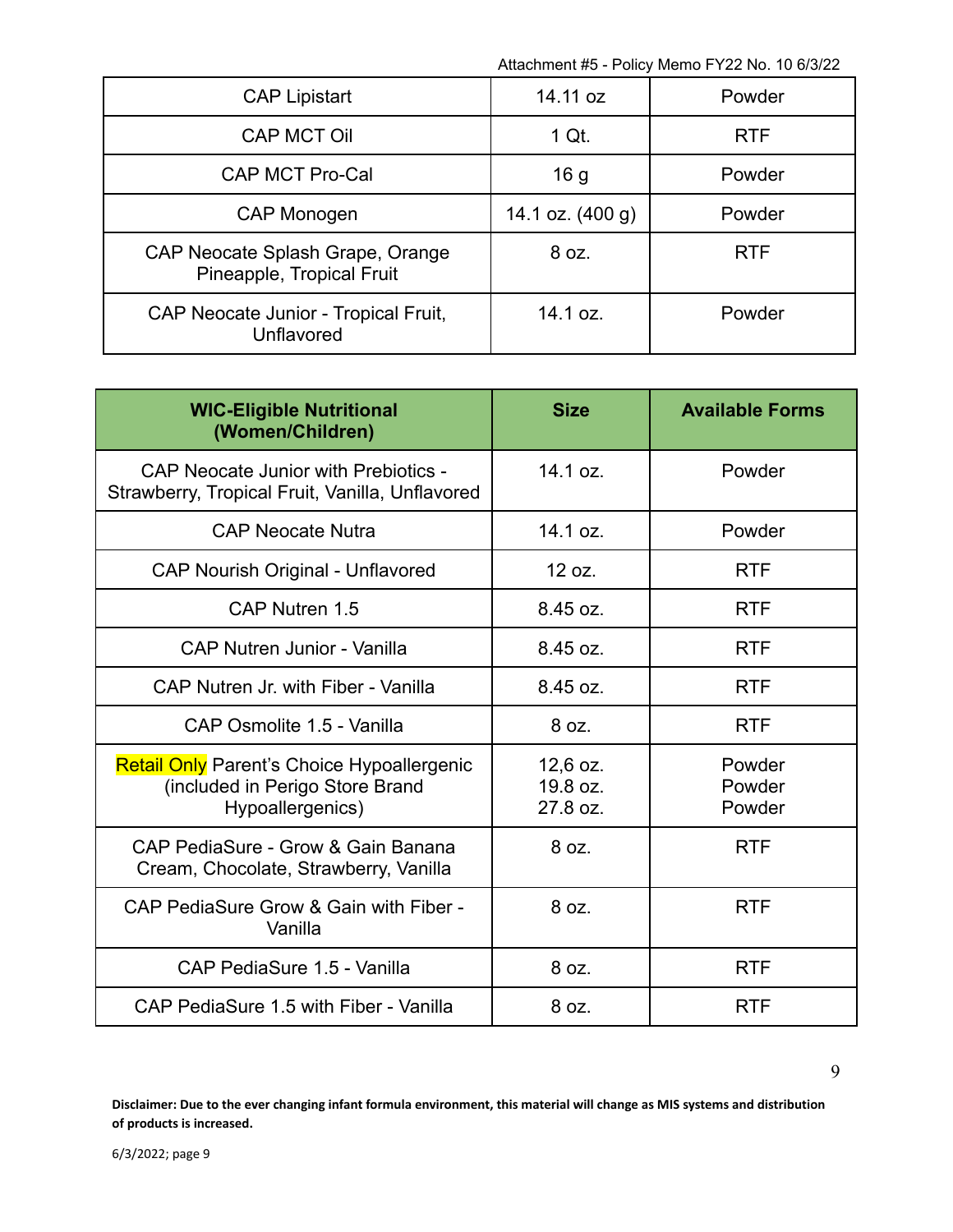| <b>WIC-Eligible Nutritional</b><br>(Women/Children)                                            | <b>Size</b> | <b>Available Forms</b> |
|------------------------------------------------------------------------------------------------|-------------|------------------------|
| <b>CAP Neocate Junior with Prebiotics -</b><br>Strawberry, Tropical Fruit, Vanilla, Unflavored | 14.1 oz.    | Powder                 |
| CAP PediaSure Enteral - Vanilla                                                                | 8 oz.       | <b>RTF</b>             |
| <b>CAP PediaSure Enteral with Fiber - Vanilla</b>                                              | 8 oz.       | <b>RTF</b>             |
| <b>CAP PediaSure Harvest - Unflavored</b>                                                      | 8 oz.       | <b>RTF</b>             |
| CAP PediaSure Peptide 1.0 Strawberry,<br>Unflavored, Vanilla                                   | 8 oz.       | <b>RTF</b>             |
| CAP PediaSure Peptide 1.5 - Vanilla                                                            | 8 oz.       | <b>RTF</b>             |
| CAP PediaSure Sidekicks - Vanilla                                                              | 8 oz.       | <b>RTF</b>             |

| <b>WIC-Eligible Nutritional</b><br>(Women/Children)                                                  | <b>Size</b> | <b>Available Forms</b> |
|------------------------------------------------------------------------------------------------------|-------------|------------------------|
| CAP Peptamen 1.5 - Vanilla, Unflavored                                                               | 8.45 oz.    | <b>RTF</b>             |
| CAP Peptamen Junior - Vanilla, Unflavored                                                            | 8.45 oz.    | <b>RTF</b>             |
| CAP Peptamen Junior with Fiber                                                                       | 8.45 oz.    | <b>RTF</b>             |
| CAP Peptamen Junior 1.5 - Vanilla,<br>Unflavored                                                     | 8.45 oz.    | <b>RTF</b>             |
| <b>CAP Portagen</b>                                                                                  | 14.46 oz.   | Powder                 |
| <b>CAP ProViMin</b>                                                                                  | 5.3 oz.     | Powder                 |
| CAP PurAmino Jr. - Unflavored                                                                        | 14.1 oz.    | Powder                 |
| CAP - Renastart                                                                                      | 14.11 oz.   | Powder                 |
| <b>CAP Suplena</b>                                                                                   | 8 oz.       | <b>RTF</b>             |
| <b>Retail Only Tippy Toes Hypoallergenic</b><br>(included in Perrigo Store Brand<br>Hypoallergenics) | 12.6 oz.    | Powder                 |
| <b>CAP Tolerex</b>                                                                                   | 2.82 oz.    | Powder                 |

10